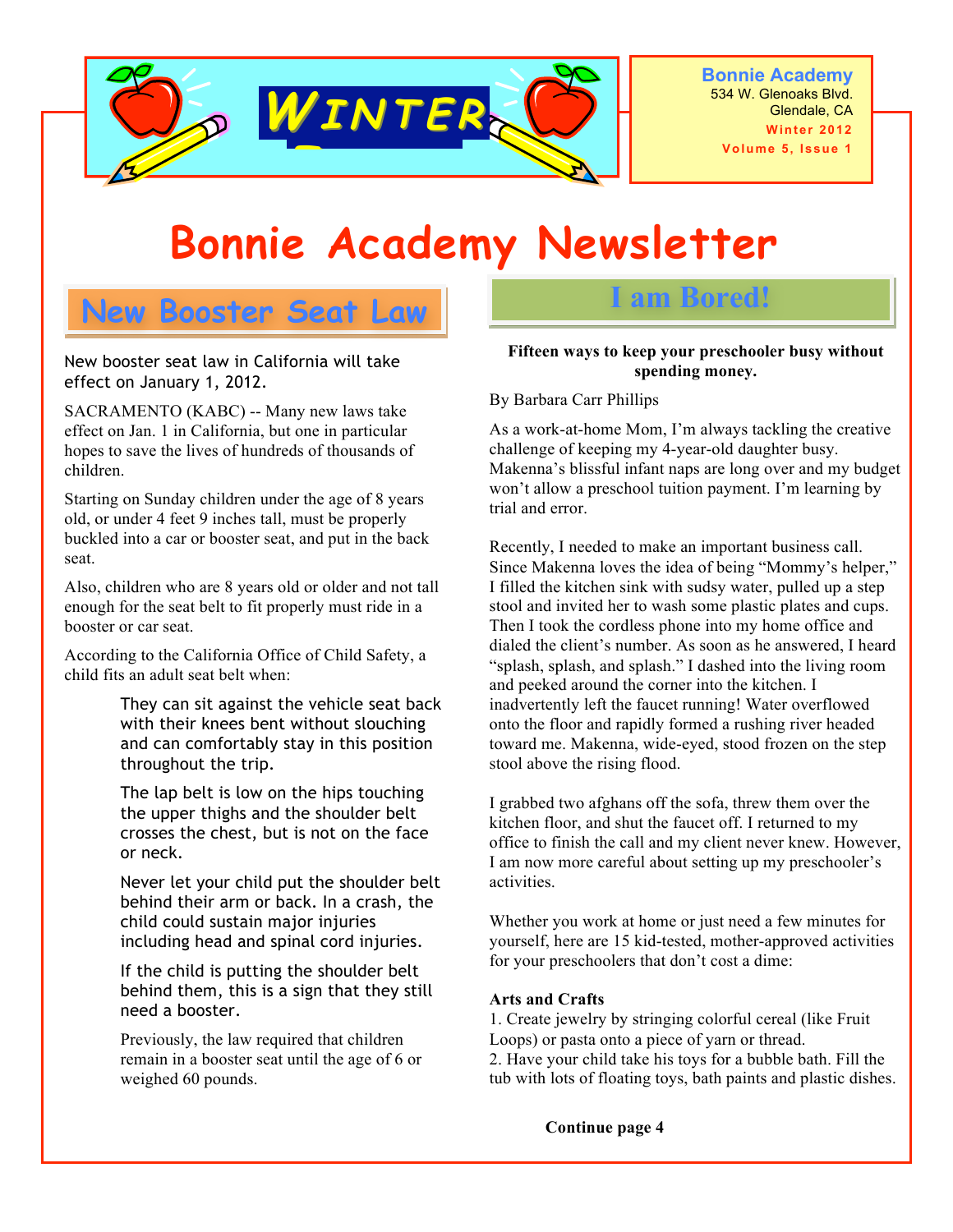# **Avoiding the Baby Bottle Blues**

**We try to find articles of interest that may be beneficial to our parents. We found the following article in Pacific Care Dental Care Newsletter:**

When it comes to thumb sucking, babies are naturals -- maybe because they practice even before they are born. Children begin sucking on their thumb while in the womb to develop the skills necessary for breastfeeding. Not surprisingly swapping a thumb for a pacifier or baby bottle is an easy transition for many kids.

In a child's first few years, pacifier use generally doesn't cause problems. But constant, long-term pacifier use, especially once permanent teeth come in, can lead to dental complications. Constant sucking can cause top front teeth to slant out, and bottom front teeth to tilt in. It also can lead to jaw misalignment (such as an overbite) and a narrowing of the roof of the mouth.

It is generally advised that children stop or drastically reduce their pacifier use around age 3. If a child is dependent on the pacifier to be calmed and soothed, try giving it to him or her only when absolutely necessary and using positive reinforcement to wean them off the habit.

Many children also use a baby bottle longer than necessary. Apart from the risks associated with the sucking motion, bottles also carry a heavy risk of promoting tooth decay if they contain anything other than water.

Frequently sucking or sipping on milk or juice from a bottle over an extended period of time will increase your child's risk of tooth decay. When sugars and carbohydrates come in consistent contact with teeth they create an environment for decaycausing bacteria to thrive. Tooth decay can lead to painful infection and in extreme cases children may need to have a tooth extraction or dental treatment to extensively repair damaged teeth.

Long-term use of pacifiers and bottles can lead

# **Nutrition**

One of the joys of heading home for the holidays is the anticipation of gathering around the table with loved ones and enjoying delicious foods. But we do well to indulge in the home cooked meal experience on nonholidays, as well. Foods prepared away from home, including fast food eaten at home and store prepared food eaten away from home, tend to fuel an increase in total calorie intake. Conversely, eating at home is linked with healthier choices.

According to research from the University of North Carolina at Chapel Hill recently published in the Journal of the American Dietetic Association, both the eating location and food source significantly impact the daily calorie intake of school age children and may be linked to rising rates of childhood obesity. The study found that the percentage of calories eaten away from home increased from 23.4 to 33.9 percent from 1977 to 2006.

A new study from McGill University, based on data from 160 women, further suggests that a home cooked meal can prompt people to make healthier and more nutritional food choices. The women in the study tended to reach more for the greens, rather than high calorie desserts.

Reporting in the American Journal of Clinical Nutrition, the researchers suggest that when we eat at home, emotionally rewarding factors like contentedness may help override our wired in preferences for high fat, sugary foods. The findings point to factors that may encourage healthy eating such as interpersonal communication, home design and atmospheric cues, including pleasing music, dining landscape and kitchen equipment; all have all been found to induce positive emotions.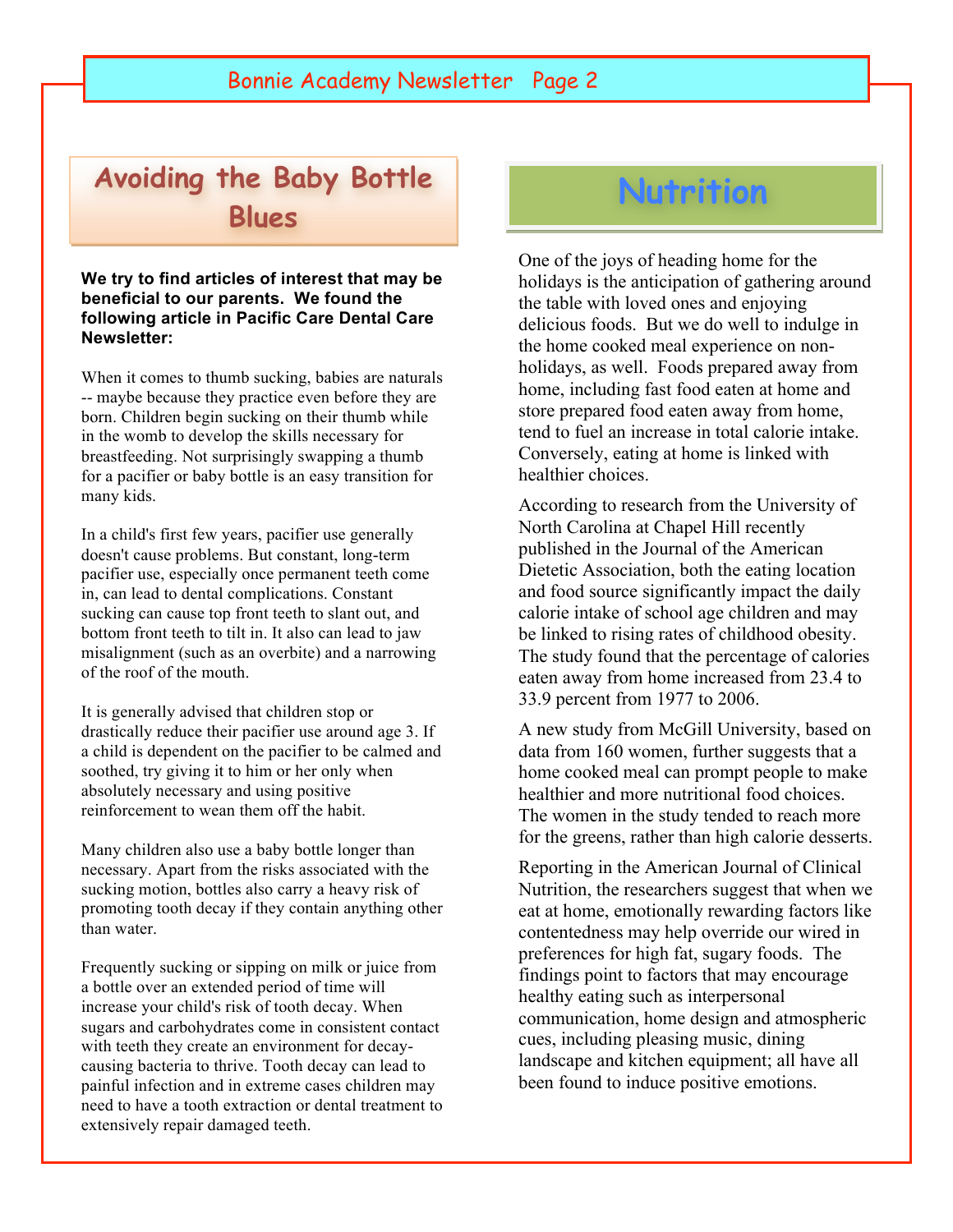## Bonnie Academy Newsletter Page 3

## **Yoghurt Crunch**



#### **Makes**

2 1/2 cups

### **Ingredients (serves 6)**

 90g (1 cup) rolled oats 1 tbs light olive oil 2 tbs maple syrup 60g (1/3 cup) blanched almonds, coarsely chopped 45g (1/3 cup) pecans, chopped 25g (1/3 cup) chopped dried apples 70g (1/3 cup) chopped dried apricots.

#### **Method**

- 1. Preheat oven to 180°C. Place rolled oats in a medium bowl and drizzle with 1 olive oil and maple syrup and stir to combine. Spread over a baking tray and bake in oven for 5 minutes.
- 2. Sprinkle blanched almonds, coarsely chopped and pecans, chopped over oat mixture and bake, stirring once during cooking, for 5-7 minutes or until nuts are golden brown and crisp.
- 3. Transfer oat mixture to a bowl to cool. Stir in dried apples and dried apricots. Store in an airtight container. Serve sprinkled over yoghurt or as a topping on tinned or stewed fruit.

# **Winter Books**

- $\triangleright$  Winter Friends by Carl R., II Sams and Jean Stoick (Jul 2003)
- Winter: An Alphabet Acrostic by Steven Schnur and Leslie Evans (Oct 21, 2002)
- ▶ Winter Board Book by Gerda Muller (Aug 2004)
- Winter Woes by Marty Kelley (Sep 2004)
- One Winter's Day by M. Christina Butler and Tina Macnaughton (Oct 2006)
- The Story of Snow: The Science of Winter's Wonder by Mark Cassino (Oct 7, 2009)
- Animals in Winter (Let's-Read-and-Find... Science 1) by Henrietta Bancroft and Helen K. Davie (Dec 13, 1996)
- When Winter Comes by Nancy Van Laan and Susan Gaber (Oct 1, 2000)
- Winter (Four Seasons) by Núria Roca (Jun 30, 2004)
- > It'S Winter (Celebrate the Seasons!) by Linda Glaser (Sep 1, 2002)

# **Visit us at our Web Page**

For updates and other important information please visit our web page at:

## **www.bonnieacademy.com**

Monthly lunch menus are posted on the web page with the Newsletter.